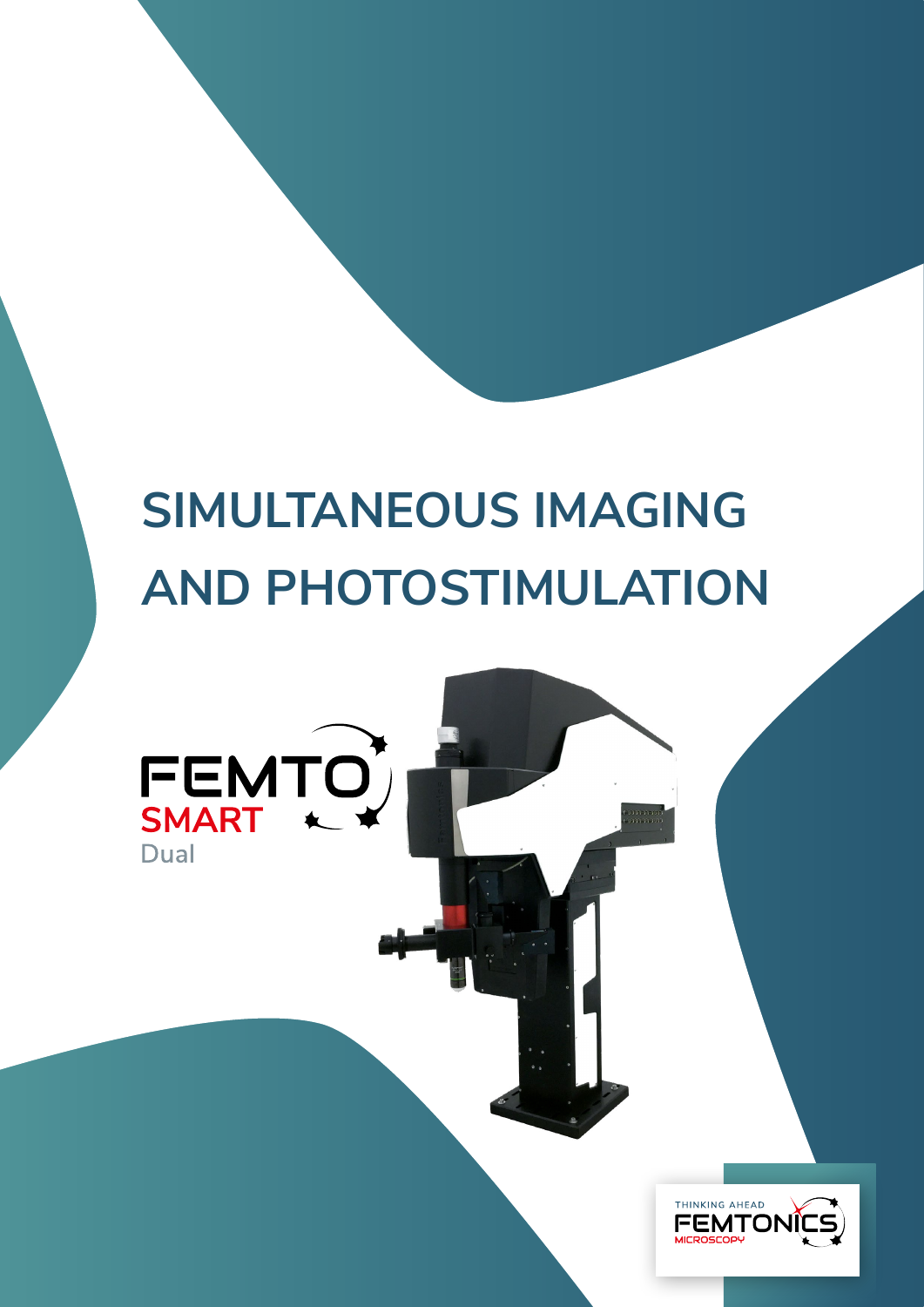## **SIMULTANEOUS IMAGING AND PHOTOSTIMULATION**

#### DUAL LIGHT PATH FOR HIGH-RESOLUTION PHOTOSTIMULATION

Multiphoton microscopy is the method of choice for accessing tissue function at cellular and subcellular scales *in vivo*. In contrast to single-photon imaging, multiphoton excitation can penetrate deeper into the tissue, reaching the depth of 1 mm. The FEMTOSmart Dual multiphoton microscopy platform is a modular yet affordable solution with multichannel laser excitation and multichannel fluorescence detection, suitable for imaging a wide range of chromophores. The foundation of Femtonics microscopes is their state-of-the-art optics and decade-long continuous user interface development. FEMTOSmart Dual microscopes integrate two independent light paths into one system thereby offering simultaneous imaging and photostimulation at high spatial and temporal resolution.

#### ALL-OPTICAL BIDIRECTIONAL TISSUE ACCESS VIA UNCAGING ACTIVE COMPOUNDS

Light can be used to modulate tissue function at high spatio-temporal precision. The first era of light-controlled modulation of tissue function used a single-photon ultraviolet light source to uncage biologically active compounds. During the last decades of the 20th century a wide range of caged compounds were designed and used *in vitro* in uncaging experiments. In 2000, MNI-Glu, the first compound suitable for two-photon uncaging was introduced (Matsuzaki et al., 2000) which opened the way for precise control of glutamate levels down to the level of dendritic spines, in vivo. Today, uncaging represents a form of light-controlled pharmacology where the spatio-temporal precision of the focused light beam can constrain the action of the compound in space and dose.

#### SIMULTANEOUS OPTOGENETIC ACTIVATION AND FLUORESCENCE IMAGING cell excitation or inhibition

.<br>Recently, a new way of using light to access neuronal activity revolutionized neuroscience. Optogenetics relies on genetically-targeted expression of light-sensitive actuator proteins that can shift the membrane potential of cells hit by light (Deisseroth, 2015). Optogenetic actuator proteins can shift the membrane potential to depolarization or hyperpolarization. Several actuators have optimized variants with improved efficiency or with red-shifted excitation wavelengths. Both uncaging and optogenetics surpass classical activity modulation techniques because light can simultaneously report activity from many cells and modulate the activity of a multitude of cells. neurotransmitter  $b:H+1$ 



Femtonics Ltd. HQ info@femtonics.eu | www.femtonics.eu cell excitation

Femtonics Inc. USA usa@femtonics.us

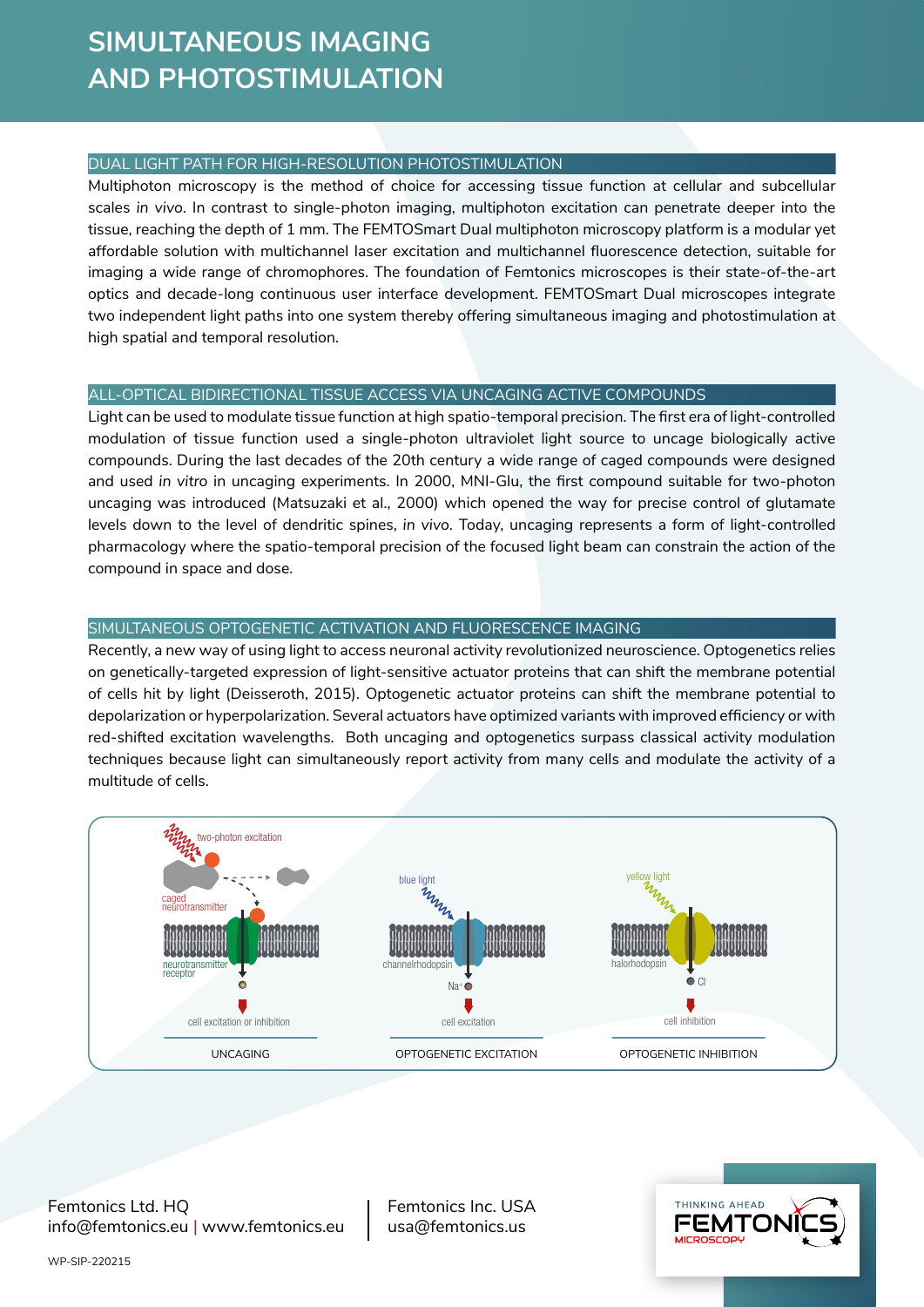FEMTOSmart Dual microscopes that have a second photostimulation light path are an affordable choice to realize your uncaging or optogenetics experiments. For all-optical access to neuronal function, two independent laser sources and their light paths are required that we offer as a new system, the FEMTOSmart Dual, or as an upgrade to existing FEMTOSmart systems.

#### TECHNICAL OVERVIEW OF THE DUAL LIGHT PATH

FEMTOSmart Dual systems use a dichroic mirror to combine the laser beam reflected by the conventional galvo-galvo scan head with the second laser beam reflected by the galvo-reso scan head. Precisely aligned beams can be used to perform simultaneous imaging and photostimulation at the same locations in the specimen. In most experimental protocols, the galvo-galvo scan head is used to sprint across target locations that need to be photoactivated while the galvo-reso scan head scans a large rectangular area to record activity of many cells, monitoring the effect of photostimulation over the whole field of view. The galvo-galvo scan head allows the coverage of target locations by patterns such as points, lines or spirals. The choice of pattern used for photostimulation is related to the nature of the target: point-like spots are suitable to target dendritic spines, scan-lines can efficiently cover neuronal arborization whereas spirals are most suited for delivering strong stimulation to cell bodies.

Light path configurations include uncaging- or optogenetics-optimized selections of mirrors and filters or any other configuration that matches the experimental requirements of our customers.



Femtonics Ltd. HQ info@femtonics.eu | www.femtonics.eu Femtonics Inc. USA usa@femtonics.us